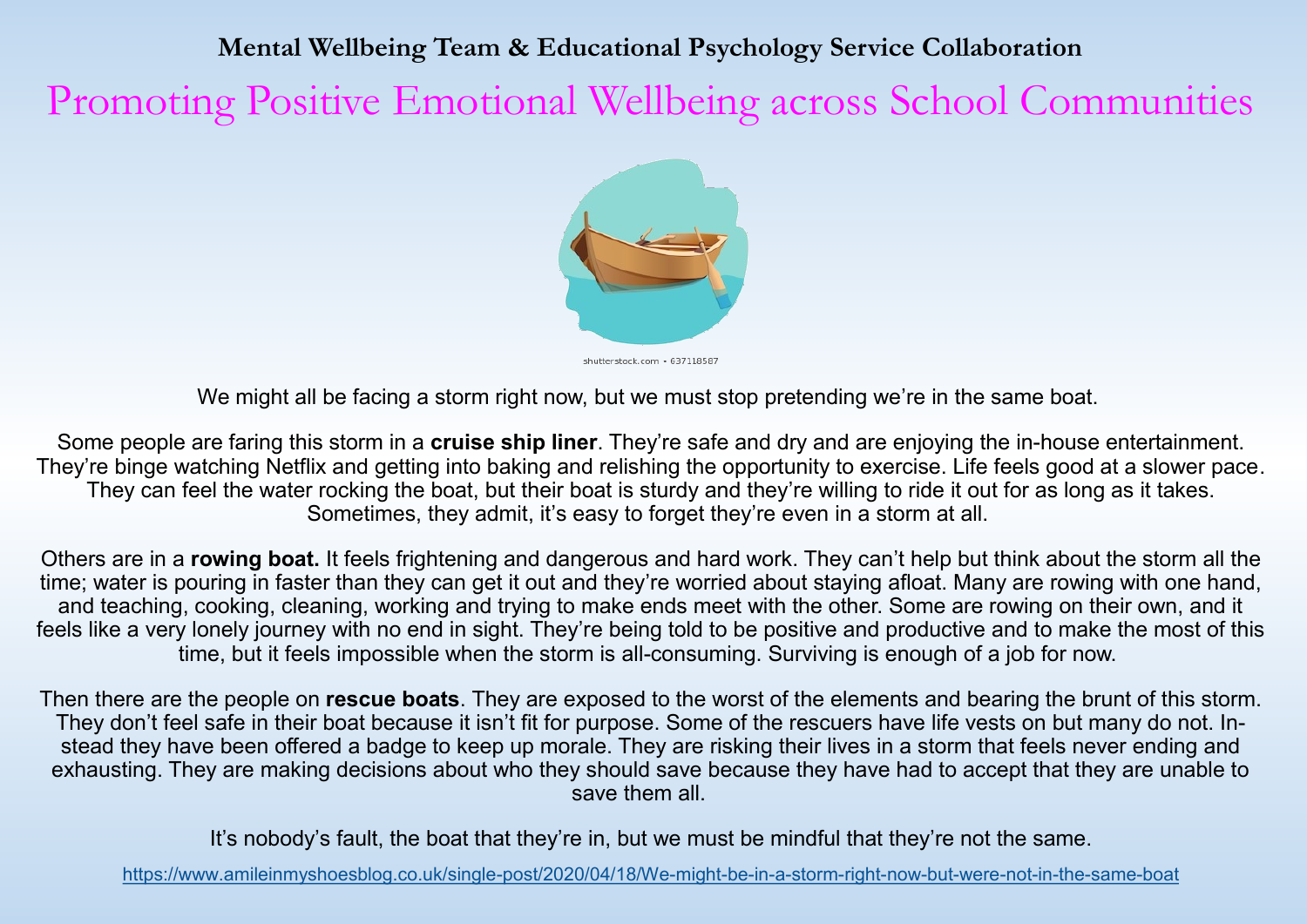### **Staff Emotional Wellbeing**

#### **Why is this important for staff ?**

Many of us find that we put the wellbeing of others before our own. Whether that be the students we teach, our spouses, our children, other family members or our friends. However sometimes we need to take a step back and look at how we are managing our own wellbeing and remember, we can't pour from an empty cup.

We experience so many different emotions throughout the day, we might wake up feeling positive and by the end of the day, we may feel completely different – it is part of being human. All the emotions we feel throughout the day play a role in our wellbeing.

In the current climate, emotions are heightened so we may be experiencing many more throughout the day and at a much faster pace. Some days we might feel superhuman for getting through all our emails before 9am, other days just getting up and dressed can be our biggest achievement. It's balance and it's more important than ever to be kind to yourself and appreciate that you are doing all you can.<br>This is something we have never experienced before – there is no manual on the right experienced before – there is no manual on the right way to cope with COVID-19, so be kind to yourself and be kind to others.

There are numerous reasons as to why we might be experiencing intense emotions and they're all completely valid. We aren't used to spending so much time with the people we live with, or if you are isolating alone, we aren't used to being on our own quite so much. We may also might find that our coping strategies aren't readily available, such as going to the gym, seeing our friends or extended family members or even doing our weekly shop (without the one-way system!) so we may feel like we're experiencing more stress with less outlets.

A great way to visualise this is through a stress container. We all have a stress container, it varies in size depending on the person and their resilience but nevertheless, we all have one! Our stress container is filled with stressors, such as COVID-19, family members, financial pressures, workload etc. Stress is a natural physical response and it is designed to keep us safe but at times like this, we may feel that we have more stressors which is causing us to feel overwhelmed. We need to release this stress through coping strategies but in the current situation, this may involve innovative and creative thinking to do that. If you enjoy exercise classes, many are streaming online so you could set up a zoom with a friend and do this together; or you might even want to take up that hobby you've also told yourself you wanted to do!

Later in the document, we have added a stress container for you to complete if you wish.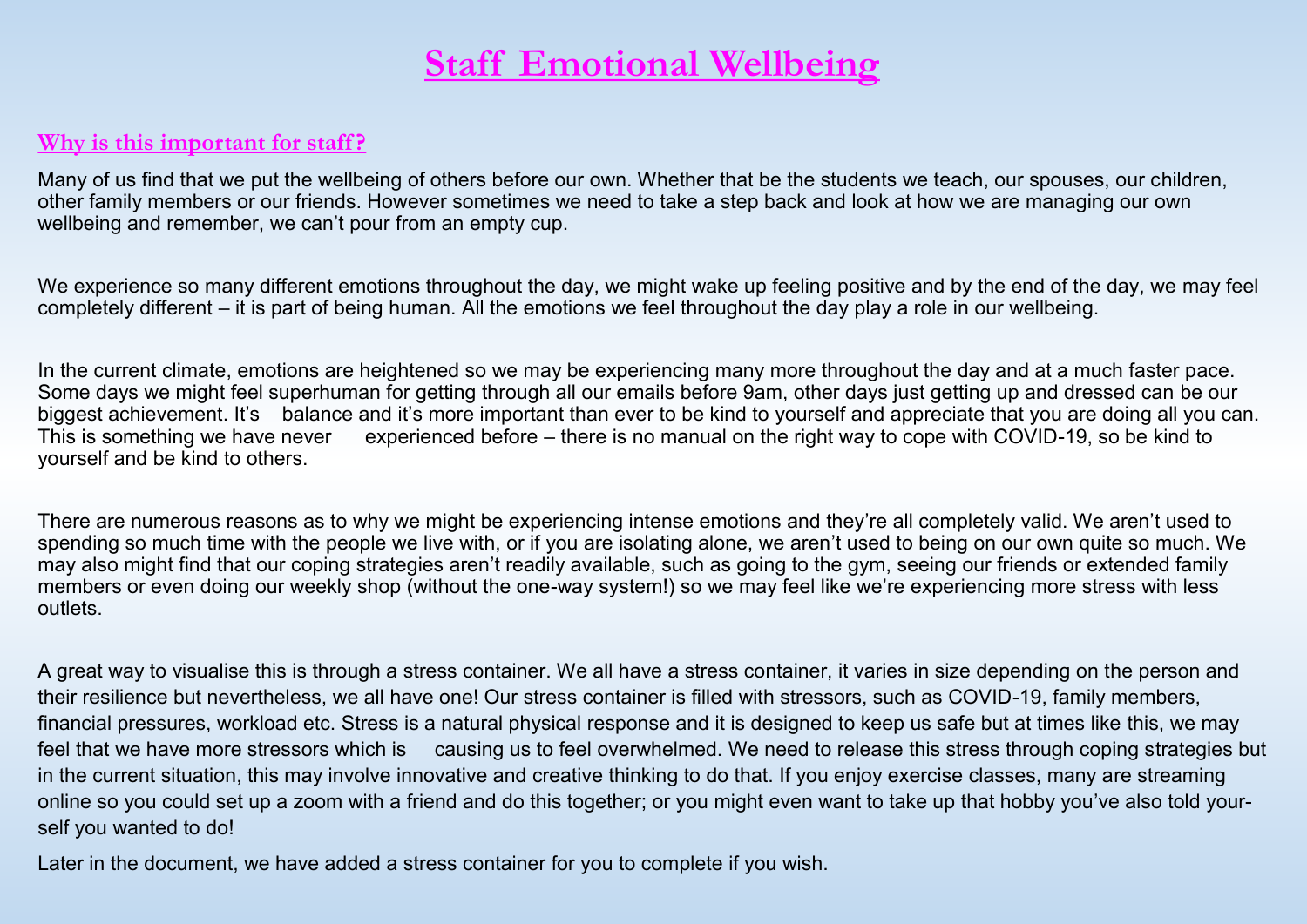### **Emotional Wellbeing Resources**

- **[The Blurt Foundation](https://www.blurtitout.org/2020/03/18/remote-working-definitive-guide/)**—are a social enterprise dedicated to those affected by depression and have lots of useful resources on their website. They've also written a **'[Definitive Guide to](https://www.blurtitout.org/2020/03/18/remote-working-definitive-guide/)  [Home Working](https://www.blurtitout.org/2020/03/18/remote-working-definitive-guide/)'** This really useful article home as they are an organisation who have always been home-based yet focussed on wellbeing and mental health.
- **[This BBC article](https://www.bbc.com/worklife/article/20200421-why-zoom-video-chats-are-so-exhausting)** discusses the impact on energy levels of video calls and remote working
- **[Education Support Partnership](https://www.educationsupport.org.uk/blogs/how-managers-can-support-staff-amidst-crisis)** have provided specific guidance for managers supporting staff amidst the current situation
- **[The Good Grief Trust](https://www.thegoodgrieftrust.org/need-know-info/coronavirus-bereavement-advice/)** (helpline opposite) have a specific advice page for bereavements during Covid-19
- **[Greater Manchester Mental Health Trust](https://www.gmmh.nhs.uk/coronavirus-support)** have a fantastic resource page with signposting for individuals of all ages with their mental health.
- **[Meaningful May:](https://www.actionforhappiness.org/meaningful-may)** Action for Happiness provide a daily calendar giving individuals actions to respond to this situation with a sense of purpose and meaning.
- **[Kooth](https://www.kooth.com/)** has many resources on their website for young people aged 11-25 including discussion boards and online support.
- **[Childline](https://www.childline.org.uk/)** (number across): is also a useful source of information for children up to age 19

#### **Further Resources Useful Phone Numbers**



**Oldham Council Emergency Need Helpline** for emergency food, medicine and essential items. Mon-Fri 9am-5pm. Sat 11am-2pm **0161 770 7007**



#### **Good Grief Trust**

National Covid-19 Bereavement Helpline Every Day 8am-8pm **0800 2600 400**



#### **Childline**

24 Hour Helpline for Children up to age 19 **0800 1111**



**Young Minds Parent Helpline** Mon-Fri 9.30am-4pm **0808 802 5544**



#### **StarLine Home Learning Helpline**

offering expert information & advice to parents **0330 313 9162**



#### **Education Support Partnership**

24 hour helpline for all education staff **08000 562 561**



#### **Pennine Care Mental Health Helpline**

24 hour helpline for all ages including parents/carers **0333 200 4339**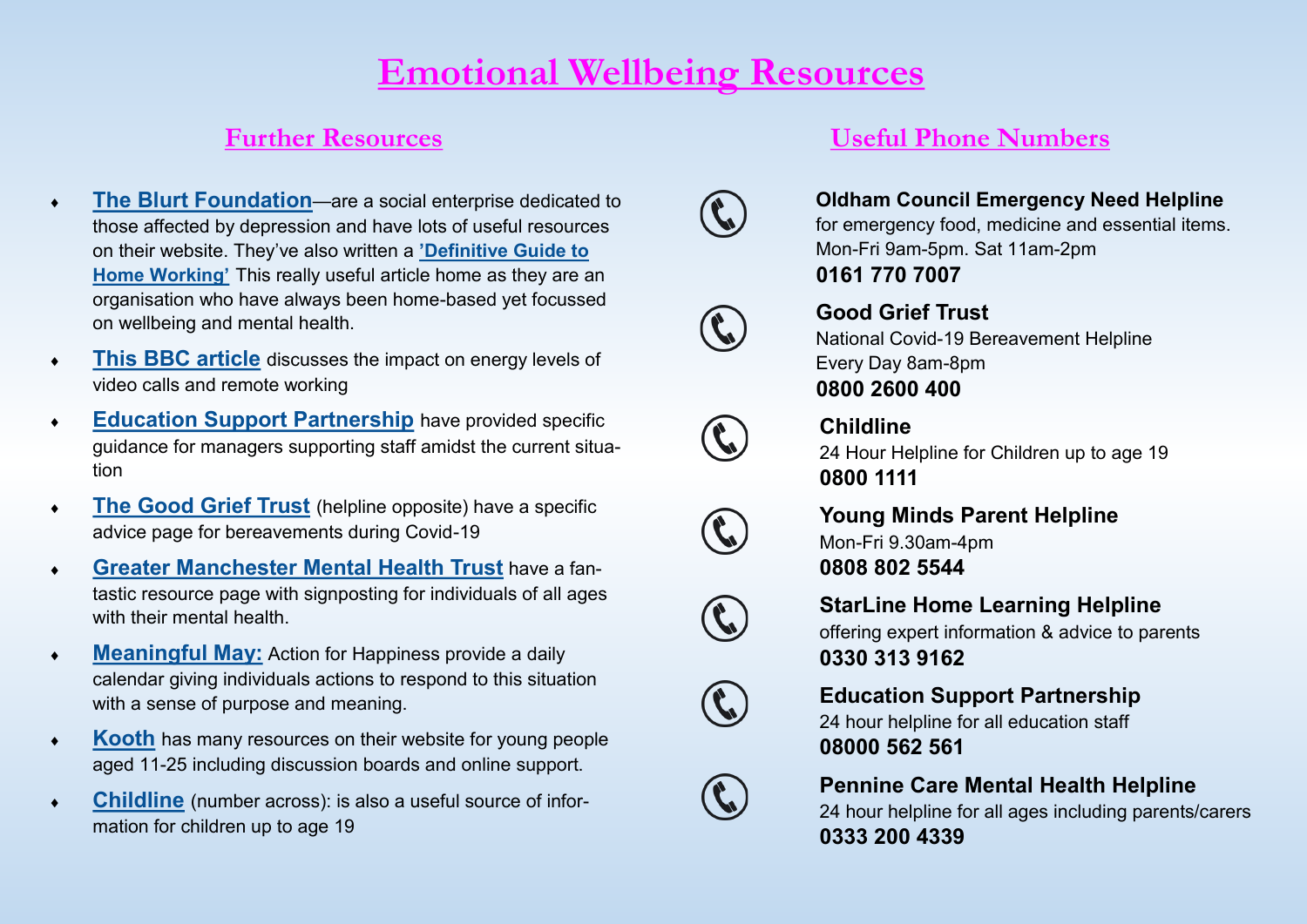### **Advice for Parents & Carers Supporting Children's Emotional Wellbeing**

This is an unsettling and fast changing situation which may be confusing to children and young people.

It is likely that some children and young people may experience greater feelings of anxiety at this time, particularly related to concerns about:

- $\Rightarrow$  The virus and risks to the health of themselves and others.
- $\Rightarrow$  Change and uncertainty.
- $\Rightarrow$  Loss of social opportunities.
- $\Rightarrow$  Missed learning and transitions (e.g. exams and moving from school to college).

#### **Key Messages:**

- Remember it is ok (and normal) for children and young people to feel anxious and want lots of reassurance at the moment.
- Try and understand any specific anxieties/worries through listening and talking. There are also online resources that your child may find helpful in understanding and managing their worries:
	- **[The Healthy Young Minds website](https://healthyyoungmindspennine.nhs.uk/resource-centre/apps/)** links to apps and websites supporting children and young people to manage feelings of anxiety
	- **[The Anna Freud Centre](https://www.annafreud.org/on-my-mind/self-care/)** has a page on strategies with young people themselves have found useful when feeling anxious
	- **[BBC Bitesize](https://www.bbc.co.uk/bitesize/tags/z7qg6v4/mental-health/1)** have a web-page dedicated to mental health and online 'wellbeing lessons'
- Manage the information that is available to your child (e.g. reduce access to news channels and social media).
- Keep a routine and provide structure to the day (but retain flexibility and be realistic about what is achievable).
- Keep your child busy and active with a wide range of activities (including physical activity).
- Help them to stay connected to friends and family (such as video calling and writing letters).
- Consider relaxation activities; the following links and resources may be helpful:
	- **[Bedtime stories and mindfulness and relaxation audio stories](https://bedtime.fm/peaceout)** for children of all ages:
	- **[Yoga and mindfulness videos:](https://www.youtube.com/user/CosmicKidsYoga)**
	- **[Mindfulness app for children and young people and adults:](http://www.smilingmind.com.au/smiling-mind-app)**
	- **[Mindfulness colouring:](http://www.diaryofajournalplanner.com/free-mindfulness-colouring-sheets/)**
	- **[Mindfulness games cards:](http://www.unm.edu/~unmvclib/gamification/cards/mindfulgamescards.pdf)**
- Talk about the things we can and cannot control at the moment and make sure they are able to control some elements of their day (Please see

the circle of control over the page).

If you would like further information about supporting your child while schools are closed, you can find a **[more detailed advice booklet here](https://www.oldham.gov.uk/downloads/file/6157/supporting_children_and_young_people_during_the_covid19_pandemic_-_advice_for_parents_and_carers)**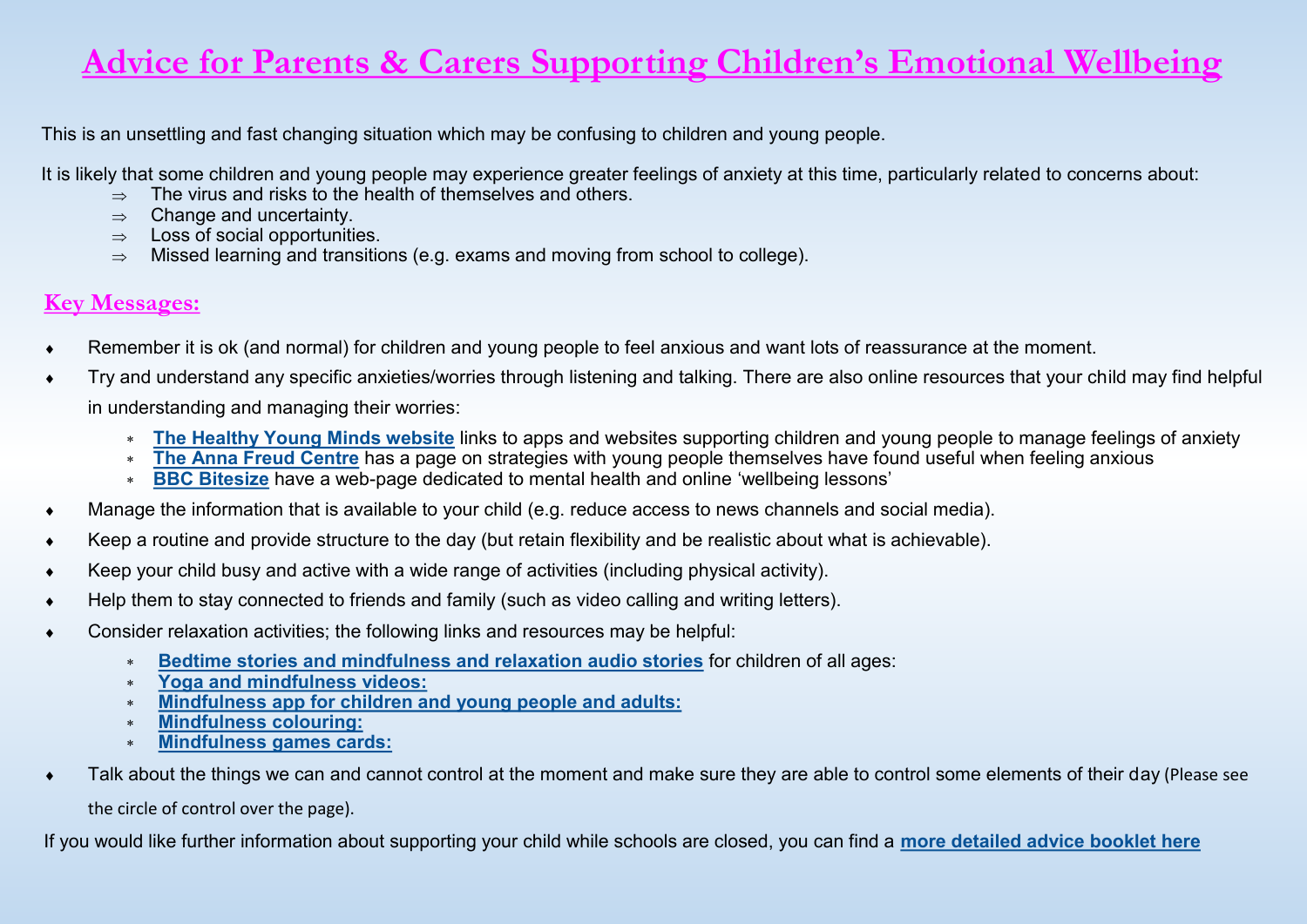## **Circle of Control**

### **Stress Bucket**





#### **What's in your stress bucket?**

Acknowledge what is in your stress bucket, and think about what 'taps' or coping strategies you can still use to prevent it overflowing?

Again this can be useful for adults and children, and can be linked to circles of control as not all stressors can be removed.

This is a useful model for adults and children alike. We all need to feel in control of some aspects of our days, especially when so much feels beyond our control.

### **What options can you give children so they feel in control?**

**Where can you exercise your own choices?**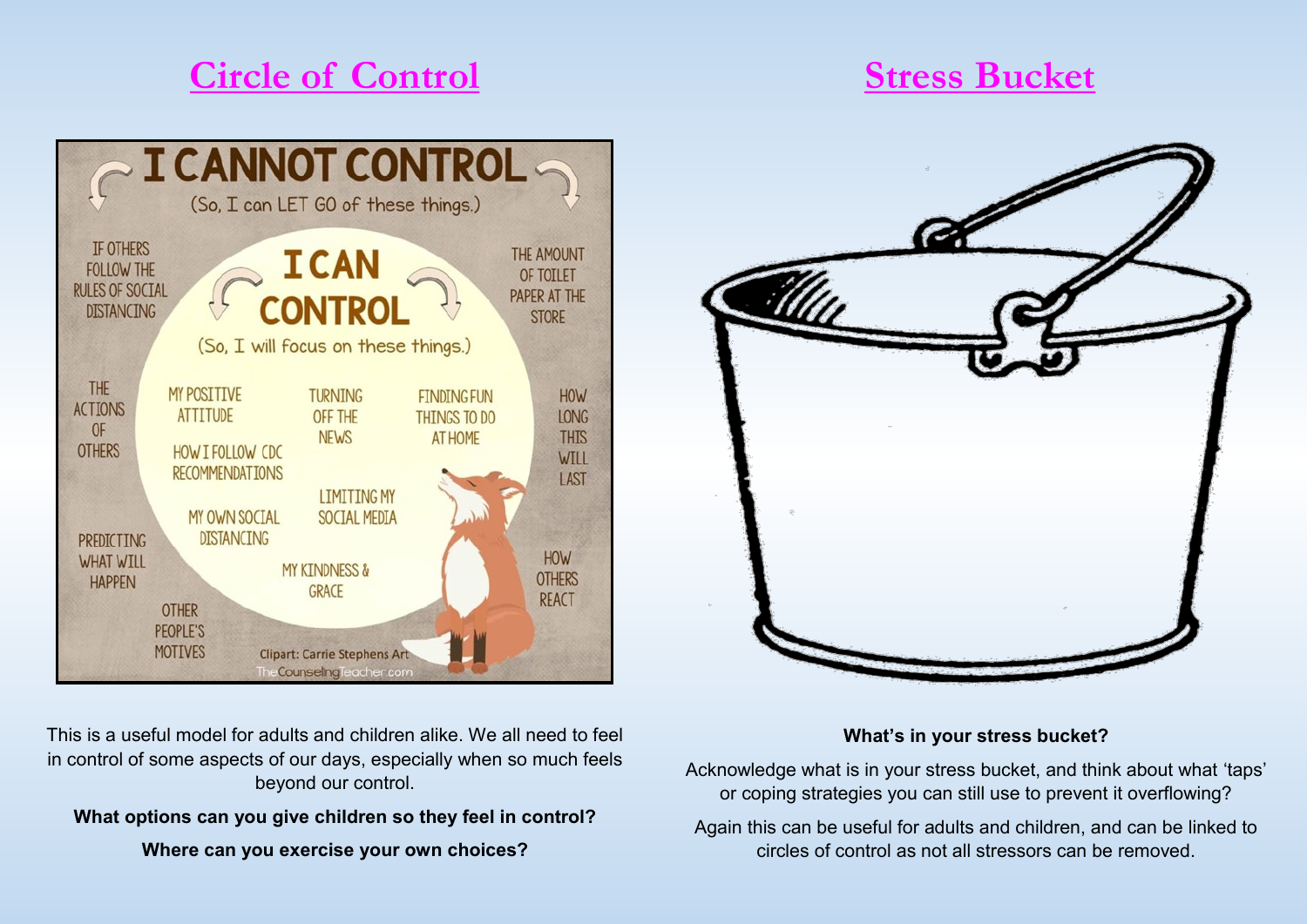# **Reframing Unhelpful Thoughts**

We can help ourselves to feel better by trying to change the way we think. Our thoughts, feelings and behaviours are connected, and getting stuck in a pattern of unhelpful thoughts can impact negatively on our feelings and behaviours. 'Reframing' is the process of changing our unhelpful thoughts to improve well-being.

**[This video](https://www.youtube.com/watch?v=tfkhkFwCtxs&feature=youtu.be)** produced by the NHS Every Mind Matters campaign provides a helpful introduction.

In order to reframe an unhelpful thought, we need to **Catch it, Check it, Change it.**

**Catch it** Try to spot when you have a thought that isn't helpful.

**Check it** Stop and think about the thought. Is it true? Does it catastrophise the situation? What might other people think about the same situation?

**Change it** Try to substitute the thought for one that is more realistic, positive and/or hopeful.

With practice this does get easier and can have a significant impact on promoting more positive feelings and behaviour. To get started we have provided some examples for parents, teachers and children below.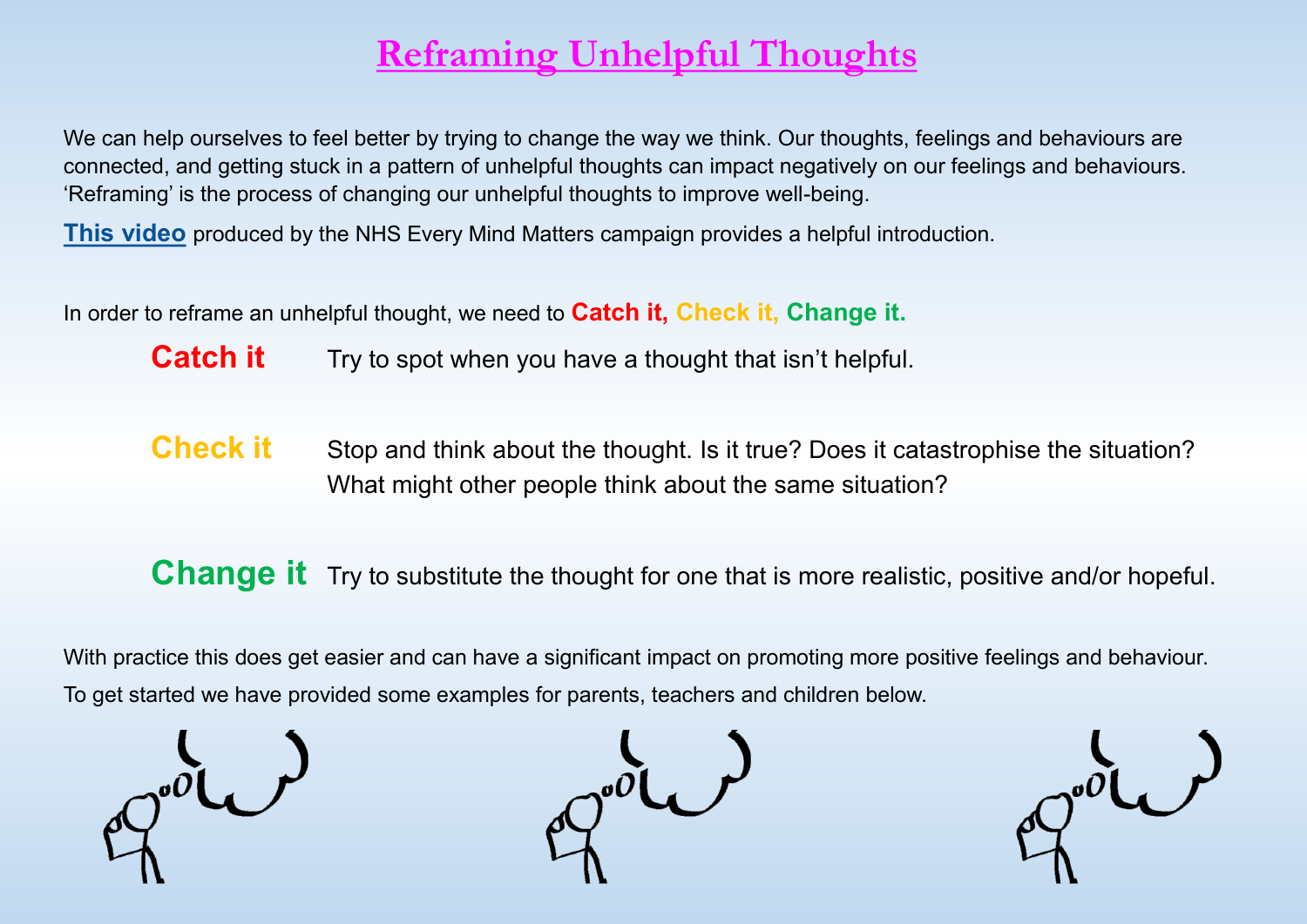# **Be Kind - Children & Young People**

| <b>Catch it</b>                                                                              | <b>Check it</b>                                                                 | <b>Change it</b>                                                                                                                                                      |
|----------------------------------------------------------------------------------------------|---------------------------------------------------------------------------------|-----------------------------------------------------------------------------------------------------------------------------------------------------------------------|
| don't want to go back to school, I like<br>being off school                                  | Everyone has to go to school                                                    | used to enjoy school and seeing my<br>friends, and I have the holidays to look<br>forward to                                                                          |
| I'm really worried that I have not done<br>all my work at home - I didn't under-<br>stand it | I have tried to do the work that I can,<br>and I have done lots of other things | My teachers have always helped me<br>with my work, they will help me again                                                                                            |
| I'm anxious about going back to<br>school, everything will be different                      | School will be new and different for<br>everybody                               | I'm looking forward to seeing my<br>friends and teachers again, they will<br>tell me the different things I need to do                                                |
| I don't want to go back to school and<br>get the virus                                       | People are working hard to ensure the<br>virus does not spread                  | There are guidelines to help keep<br>everybody safe, school will follow the<br>guidelines. The Drs and nurses are<br>very good at looking after people who<br>are ill |
| I'm worried I've forgotten everything,<br>and my teacher will tell me off                    | I've been doing some work                                                       | Everyone has been off school,<br>teachers will help me and everyone<br>else to remember what we learned<br>before                                                     |
| I'm worried I won't have any friends, or<br>that my friends have forgotten about<br>me       | I have not forgotten about my friends,<br>so they won't have forgotten about me | Everyone has been away from their<br>friends, we will all be looking forward<br>to seeing each other again                                                            |
| I'm worried about my parents/siblings/<br>grandparents in case they get the virus            | People are working hard to ensure the<br>virus does not spread                  | There are guidelines to help keep<br>everybody safe, school will follow the<br>guidelines. The Drs and nurses are<br>very good at looking after people who<br>are ill |





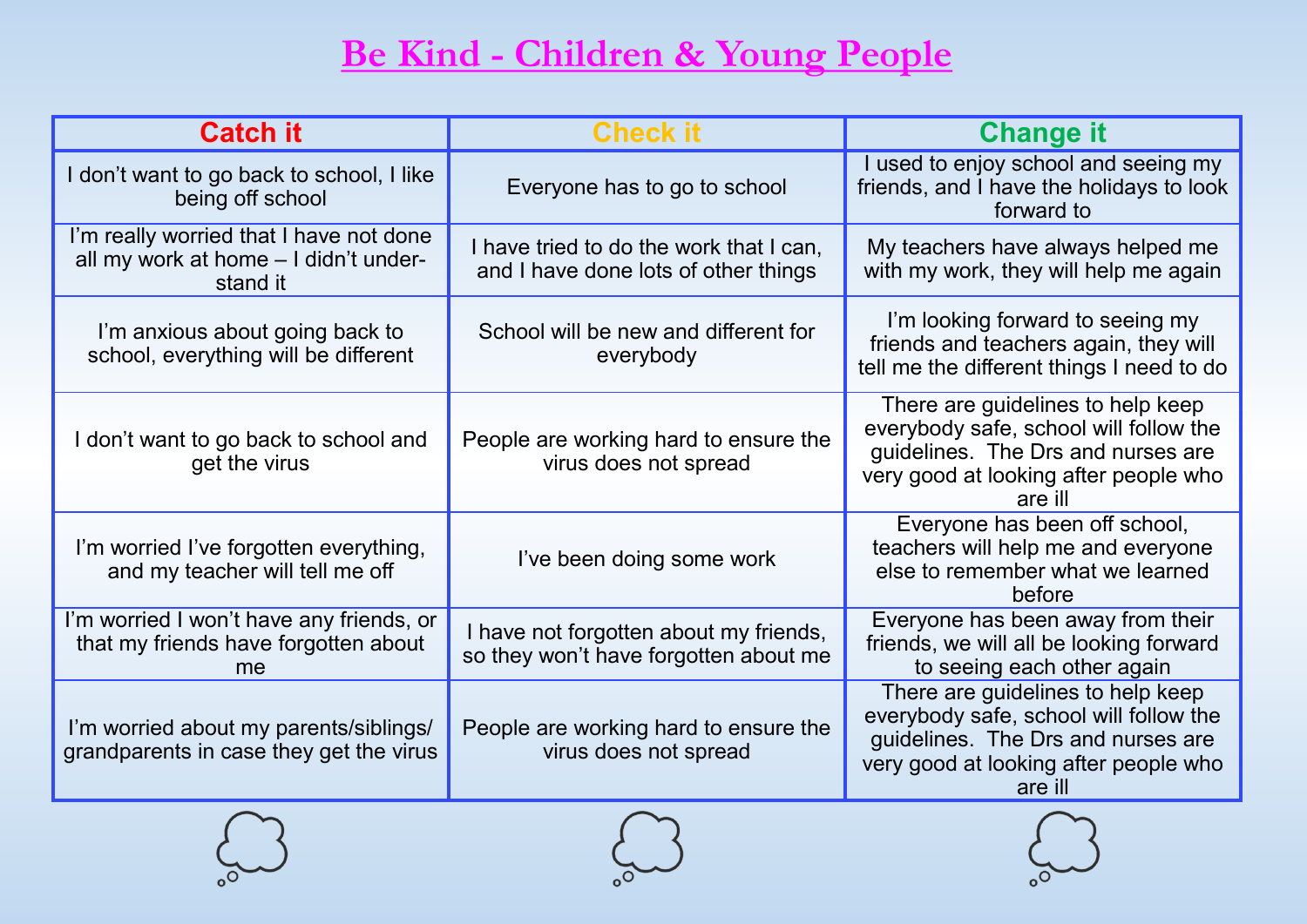# **Be Kind - Staff**

| <b>Catch it</b>                                                                                                           | <b>Check if</b>                                                              | <b>Change it</b>                                                                                                                                                                       |
|---------------------------------------------------------------------------------------------------------------------------|------------------------------------------------------------------------------|----------------------------------------------------------------------------------------------------------------------------------------------------------------------------------------|
| I feel guilty that I've been at home while<br>other staff are in school with the<br>children                              | Advice tells everyone what to do to<br>keep safe                             | I'm doing the right thing, keeping myself<br>and others safe. I'm still working, just<br>in a different way                                                                            |
| I don't know why X can't come in,<br>there's only a few of us in school doing<br>all the work, it's not fair              | Advice tells everyone what to do to<br>keep safe                             | It's tough for everyone at the moment.<br>Everyone is doing what they can in the<br>situation.                                                                                         |
| I've found it really difficult at home, I've<br>got my own children to look after as<br>well as trying to work a full day | I'm trying to do two full time jobs (or<br>more) at the same time            | It's not possible to do everything, I'll try<br>to concentrate on doing a few things<br>well                                                                                           |
| I'm worried I'll be asked to do a<br>different role, and I might not be able to<br>do it                                  | Things may change when I go back, I'm<br>sure we will all be told in advance | I know everyone will be supporting<br>each other when we go back, it will be<br>the 'new normal'                                                                                       |
| I'm really worried about going back to<br>school, I don't want to get this virus/<br>pass it on to someone at home        | Advice tells everyone what to do to<br>keep safe                             | Things will be in place to keep people<br>safe. Risk assessments will be done.<br>There are people I can talk to if I need<br>īΩ                                                       |
| I'm really anxious about going back to<br>school, I feel I've lost all my confidence,<br>and everything will be different | often feel like this, especially after the<br>summer holiday                 | I've done this before, and I know what<br>to do to make it work. I have<br>colleagues I can depend on for support                                                                      |
| What will happen to my class if I'm ill? It<br>will mean more change for them                                             | People get ill all the time, it won't be my<br>fault                         | If I'm ill there are other people who<br>know the children well and can support<br>them                                                                                                |
| So many parents have not done any<br>work with their children – this will reflect<br>on my progress and it's not my fault | Education has changed for everyone                                           | There will be a whole school approach<br>to welcoming the children back to<br>school and settling them in. They may<br>have learned lots of different things we<br>can share together. |





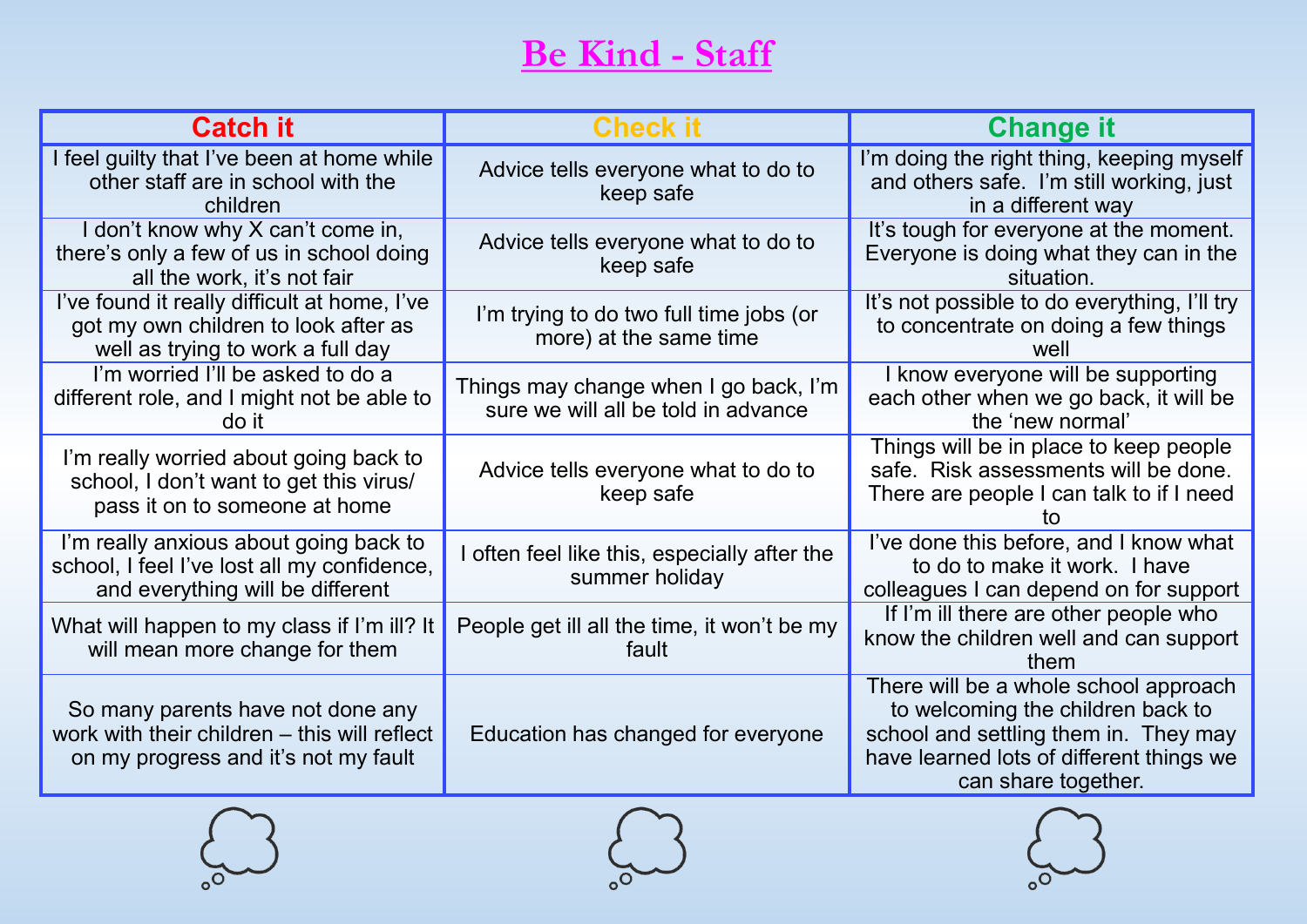# **Be Kind - Parents**

| <b>Catch it</b>                                                                                                    | <b>Check it</b>                                                              | <b>Change it</b>                                                                                                 |
|--------------------------------------------------------------------------------------------------------------------|------------------------------------------------------------------------------|------------------------------------------------------------------------------------------------------------------|
| I've worked very hard but I don't think<br>my child's learned very much, Teach-<br>ers will think I'm a bad parent | Why would they think that, I've done<br>my best                              | I'm a good parent but I'm not a teacher                                                                          |
| I feel guilty but I can't wait for the<br>children to be back at school                                            | It's been hard work trying to juggle<br>everything with the lock down        | It's good for the children to go to<br>school, and it gives me a chance to do<br>other things                    |
| If other parents have not done the<br>home learning will it keep my child<br>back while they catch up?             | Children are always at different stages<br>in their learning                 | The teachers will understand and<br>ensure all children have the best<br>education                               |
| I'm worried about my child going back<br>to school and getting the virus, I might<br>keep them off school          | I'll check the facts about how people<br>catch the virus especially children | I'm worried about my children catching<br>the virus but I understand that school<br>will be as safe as possible, |
| don't think I'll be able to manage if the<br>children are in school at different times                             | I'll wait and see what happens                                               | I'm sure I can manage, and other<br>people will be understanding                                                 |
| The teachers have just had another<br>extended holiday. They never do any<br>work                                  | Many of the teachers have been<br>working very hard during the lock down     | The teachers are probably worried<br>about keeping the children and<br>themselves safe                           |
| I really liked the children being at<br>home, I wish it would continue                                             | But their education and going to school<br>is important                      | I really like the children being at home<br>but I know they enjoy seeing their<br>friends and learning in school |